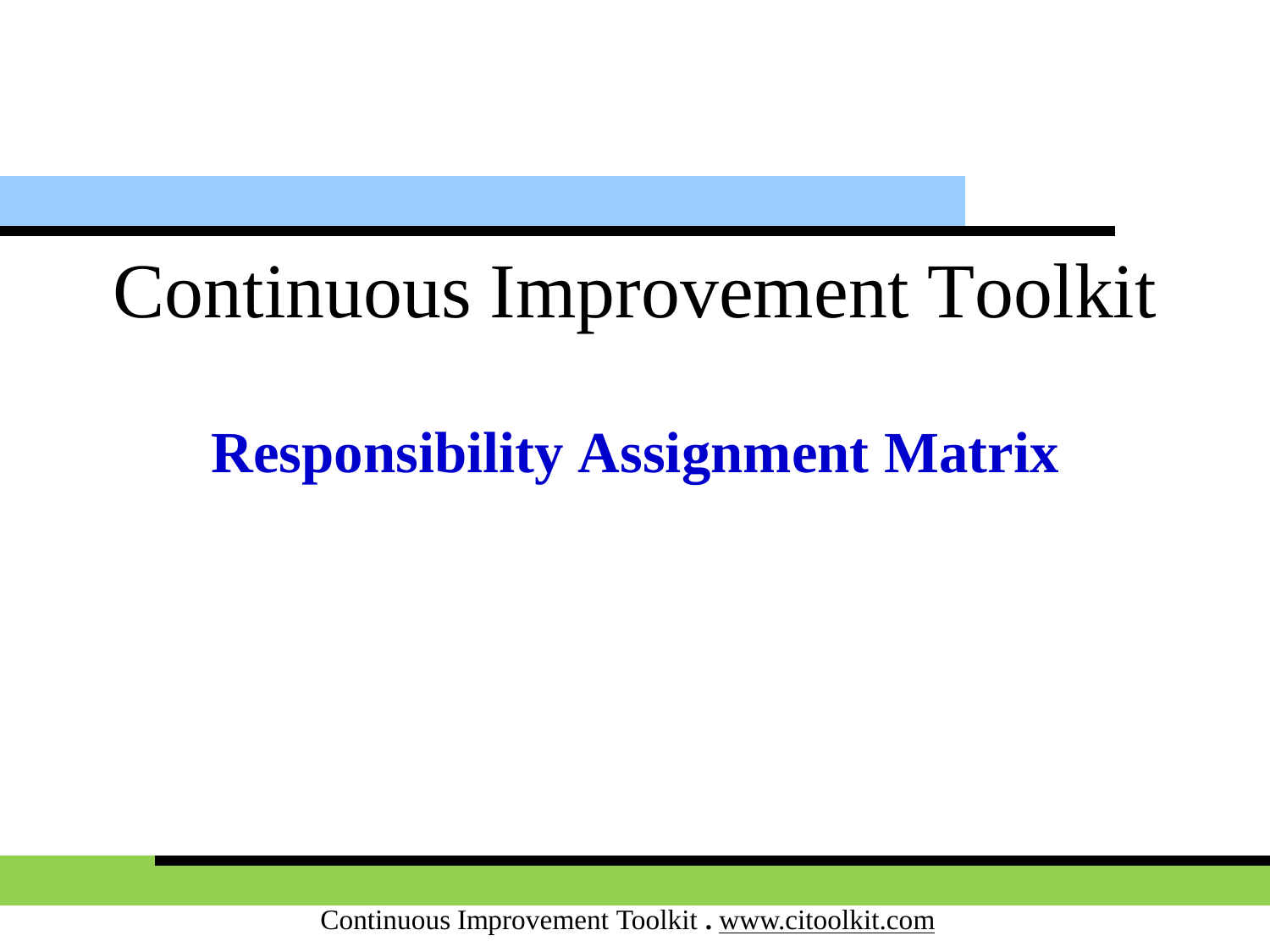Check Sheets **Data** Critical Incident Technique Lateral Thinking **Collection** Affinity Diagram Attribute Analysis **Designing & Analyzing Processes** Flow Process Chart Process Mapping **Flowcharting** 5S Value Stream Mapping Control Charts **Value Analysis** Chi-Square Test **Value Analysis** Tree Diagram\*\* **Understanding Performance** Capability Indices Cost of Quality Fishbone Diagram Design of Experiments Mork Balancing **Identifying & Implementing** Mistake Proofing **Solutions**\*\*\* How-How Diagram **Creating Ideas\*\* Brainstorming** Mind Mapping\* **Deciding & Selecting** Risk Assessment\* Decision Tree Force Field Analysis Importance-Urgency Mapping **RACI Matrix** Stakeholders Analysis Voting **Planning & Project Management\*** PERT/CPM Activity Diagram Gantt Chart *Kaizen* SMED **Managing Risk** FMEA PDPC RAID Logs **Observations Interviews Understanding Cause & Effect MSA** Cause & Effect Matrix Pareto Analysis **Surveys** IDEF0 5 Whys Chi-Square Test Multi-Vari Charts Nominal Group Technique Pugh Matrix Kano Analysis Lean Measures KPIs Cost -Benefit Analysis Wastes Analysis Fault Tree Analysis Relations Mapping\* Benchmarking Sampling Visioning Descriptive Statistics Confidence Intervals Scatter Plot Correlation Matrix Diagram SIPOC Prioritization Matrix Roadmaps Project Charter Critical-to Tree Paired Comparison Focus groups QFD Reliability Analysis Graphical Analysis Hypothesis Testing Probability Distributions **OEE** Pull Systems JIT Regression Bottleneck Analysis Visual Management **Ergonomics** Standard work SCAMPER\*\*\* Flow Time Value Map Process Redesign Measles Charts Analogy ANOVA Traffic Light Assessment TPN Analysis Pros and Cons **PEST Photography** TRIZ\*\*\* Automation Simulation *TPM* Break-even Analysis Service Blueprints *PDCA* Run Charts RTY Control Planning SWOT Gap Analysis Hoshin Kanri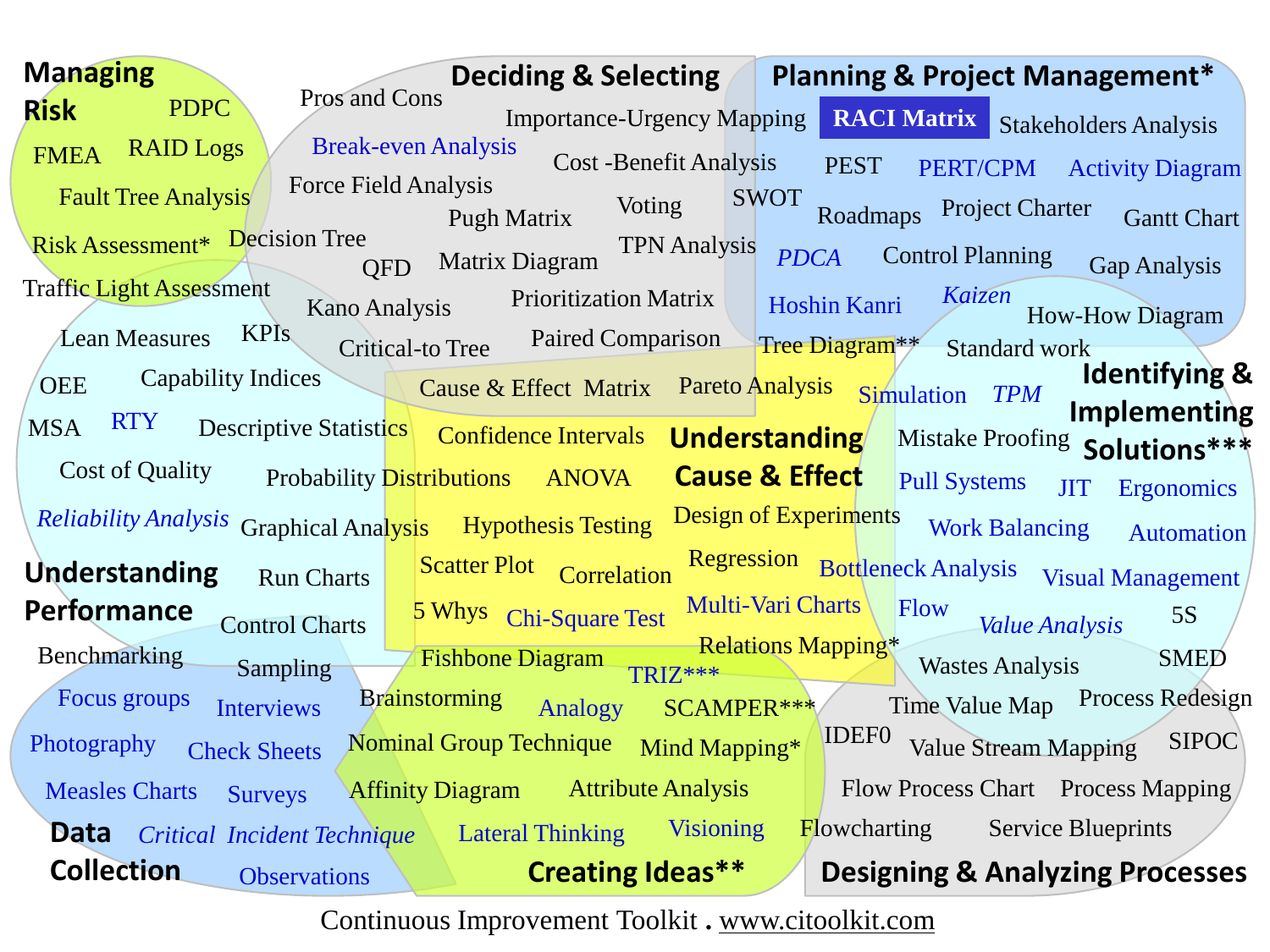- Useful in clarifying roles and responsibilities in cross-functional projects and processes.
- $\Box$  Describes the participation by various roles in completing tasks for a project or a business process.
- Also known as **RACI Matrix**.
- RACI Acronym derived from the four key responsibilities:

| Responsible | Consulted |  |  |
|-------------|-----------|--|--|
| Accountable | Informed  |  |  |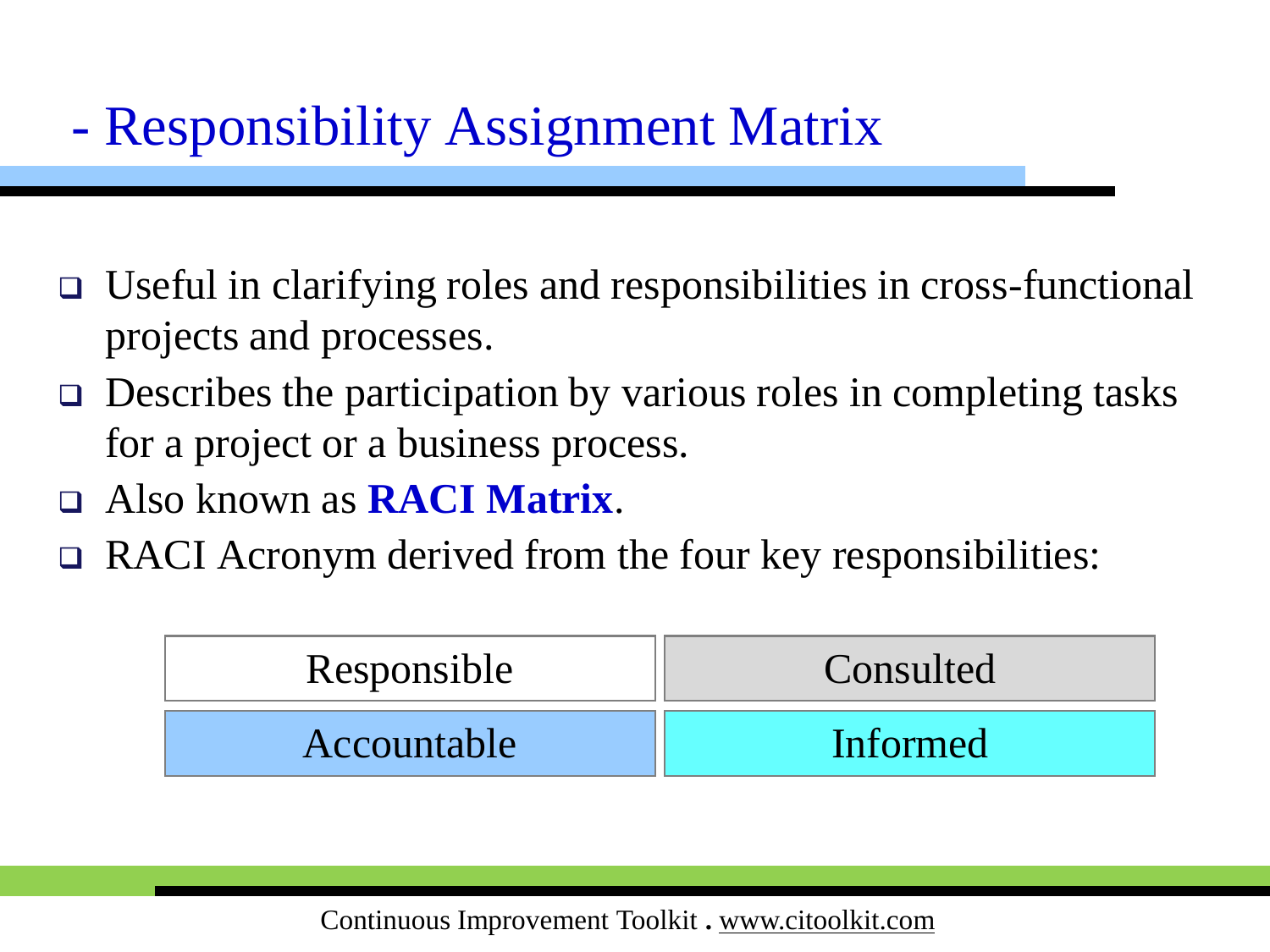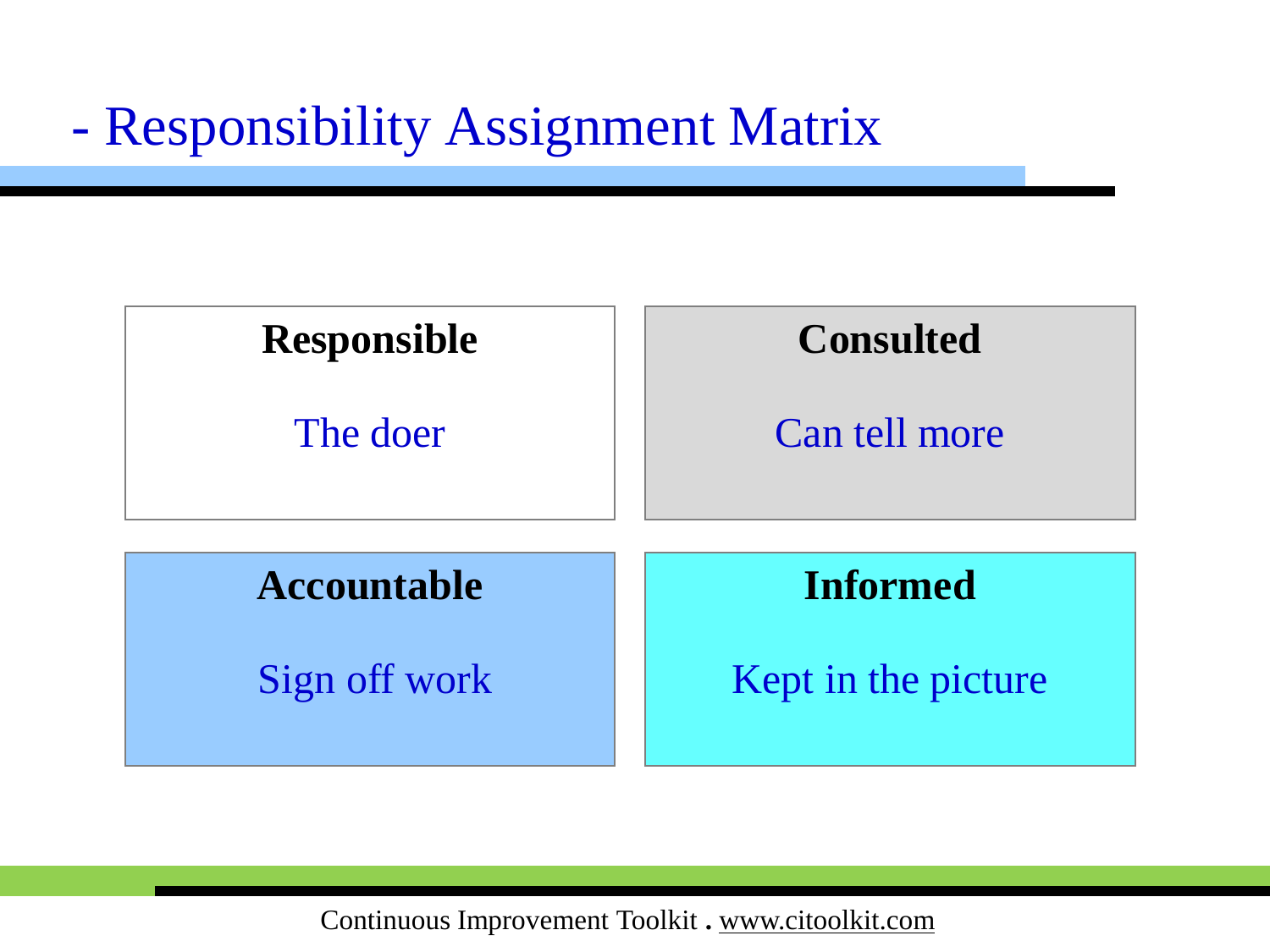#### **Responsible:**

- $\Box$  This is the person responsible for actually doing the work.
- There can be a number of doers in any task.
- There is at least one role with a participation type of responsible.
- Others can be delegated to assist in the work required.
- They may be a team leader who will engage others to do the work.

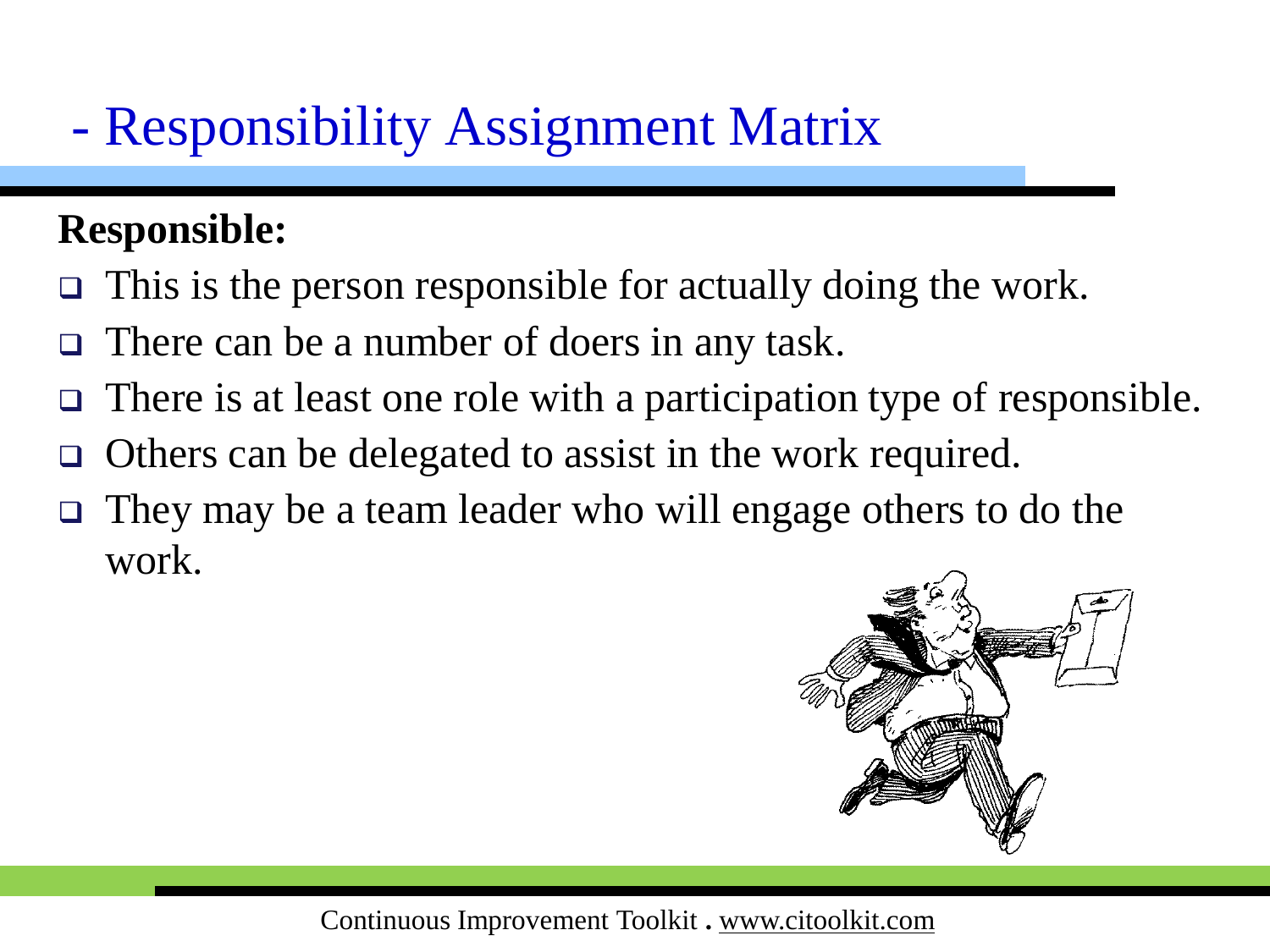#### **Accountable:**

- $\Box$  The one who delegates the work to those responsible.
- The one who ensures the work is completed to time, budget and quality.
- $\Box$  They may be the same person as the responsible person (when the team is small) or they may be the responsible person's manager.
- There must be only one accountable specified for each task or deliverable.
- They are also responsible in approving the completed work.

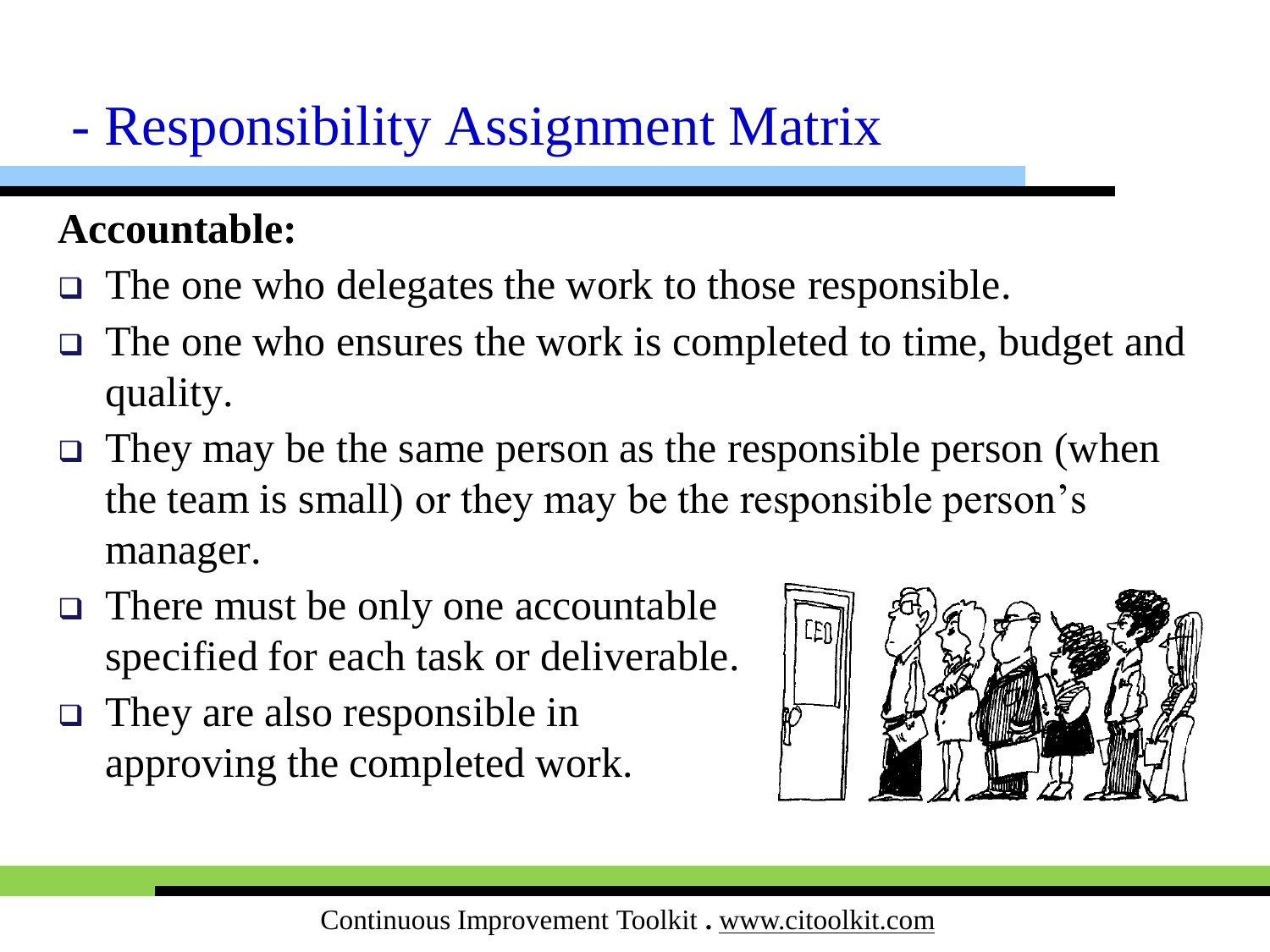#### **Consulted:**

- The subject-matter experts in a particular area or topic.
- They possess special knowledge or skills in a particular area of endeavor.
- It is useful to ask them for input and get their opinion.
- This may be through surveys, meetings, focus groups, reviews, etc.
- □ Their opinion may be taken into account, however, they don't have authority to change the work or block completion (unless explicitly given).

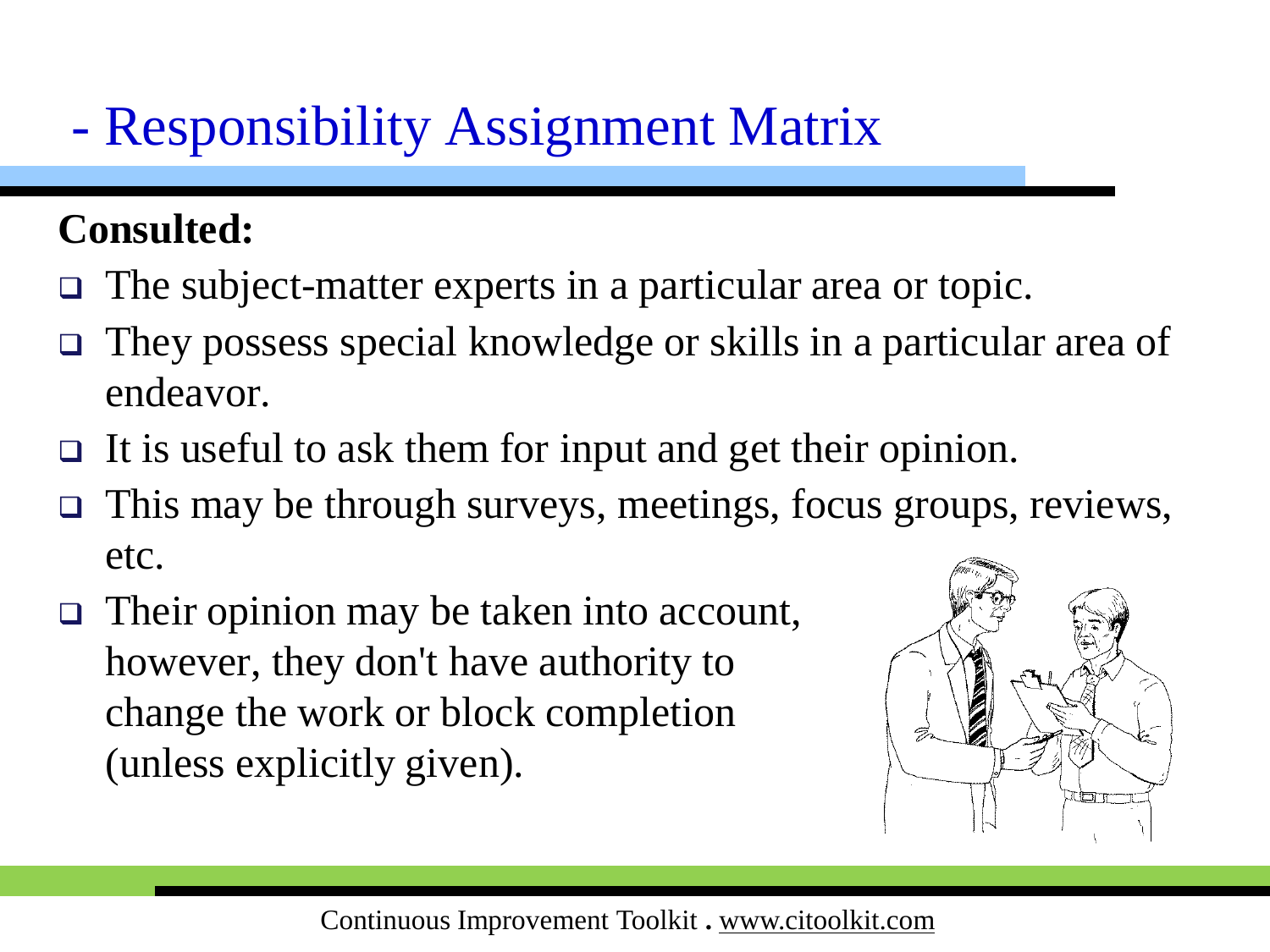#### **Informed:**

- Those who are kept up-to-date on progress as their work depends on the task.
- $\Box$  They are often updated only on completion of the task.
- They have no say about the outcomes and no control over how it is implemented.
- $\Box$  This may also include other departments who might be impacted in some way.
- $\Box$  keeping them informed is known to be good practice, although the style and timing of this must also be carefully planned.

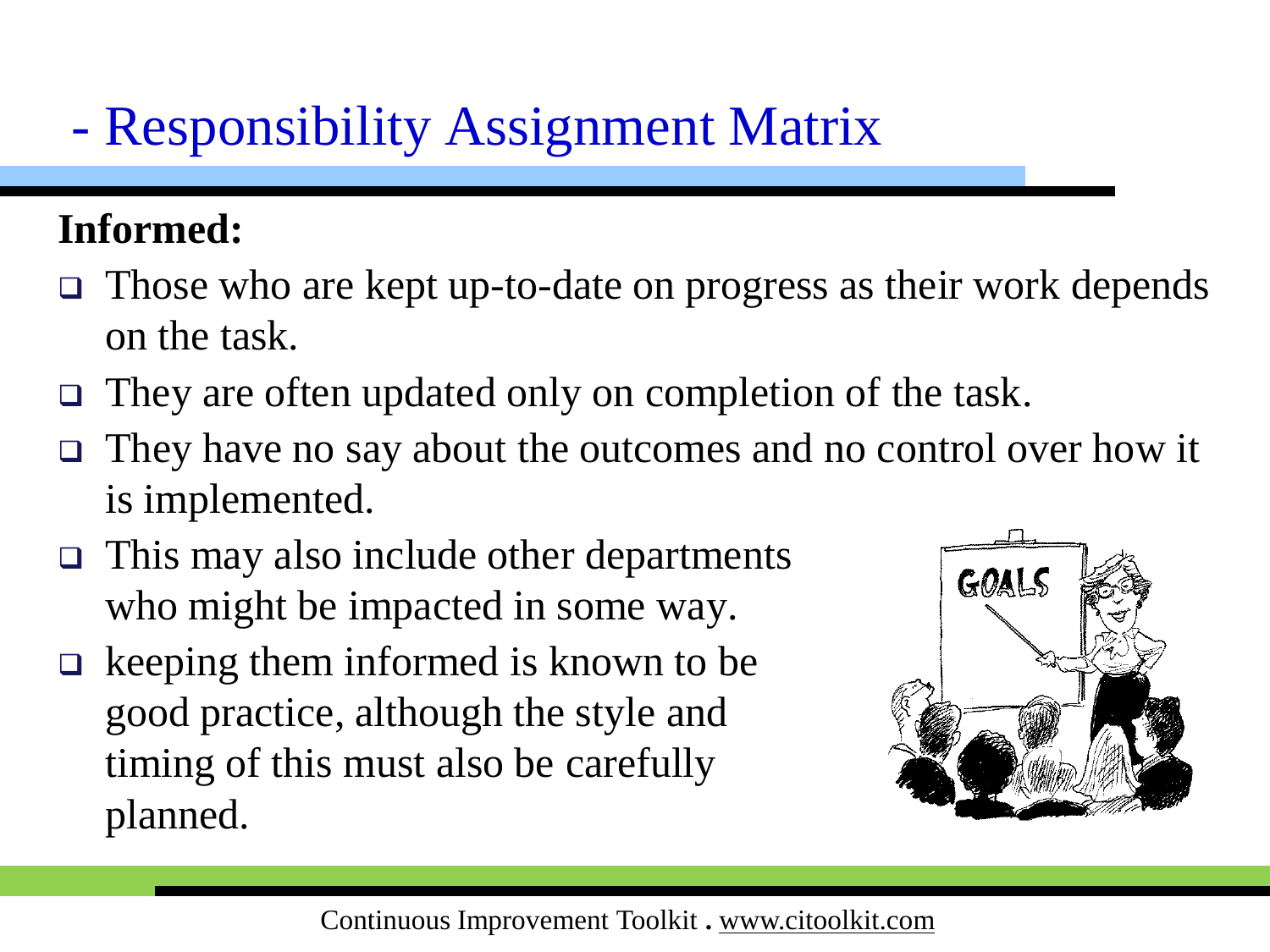#### **Tips:**

- RACI planning is useful also for highlighting issues such as:
	- Too many cooks.
	- Not enough communication.
- $\Box$  Very often the role that is accountable for a task may also be responsible for completing it.
- Outside of this exception, it is recommended that each role in the project or process for each task receive, at most, just one of the participation types.

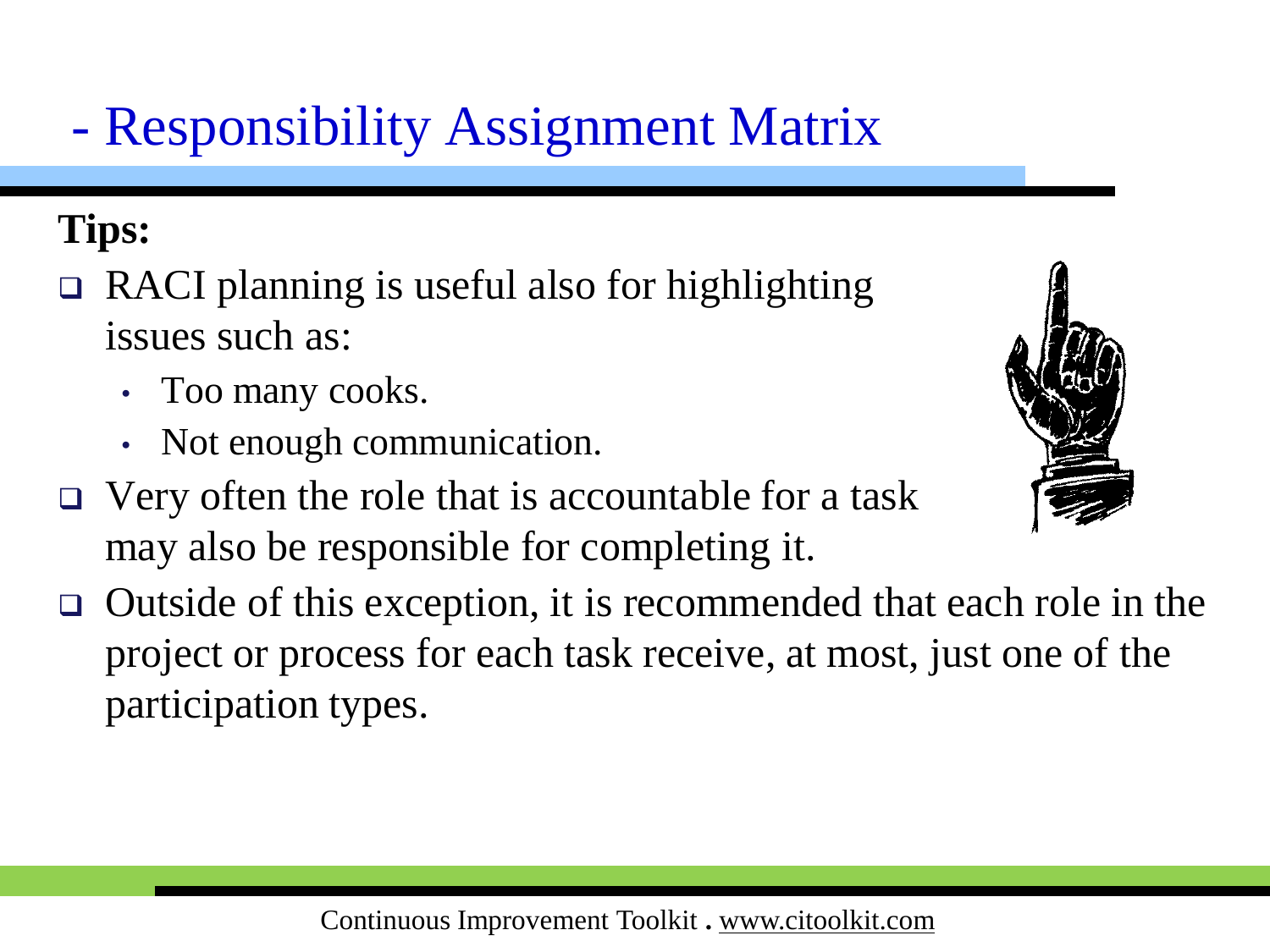#### **Example – Assigning People to a Project:**

|              | <b>Adam</b>       | Sami    | Ali       | <b>Harvey</b> | Sara      |
|--------------|-------------------|---------|-----------|---------------|-----------|
| Collect data |                   | $\rm R$ |           | R             |           |
| Analyze data |                   |         | A/R       | $\mathcal C$  |           |
| Order parts  | $\bm{\mathsf{A}}$ |         |           | $\mathsf{C}$  |           |
| Document     | A/R               |         | $\bigcap$ |               | $\bigcap$ |